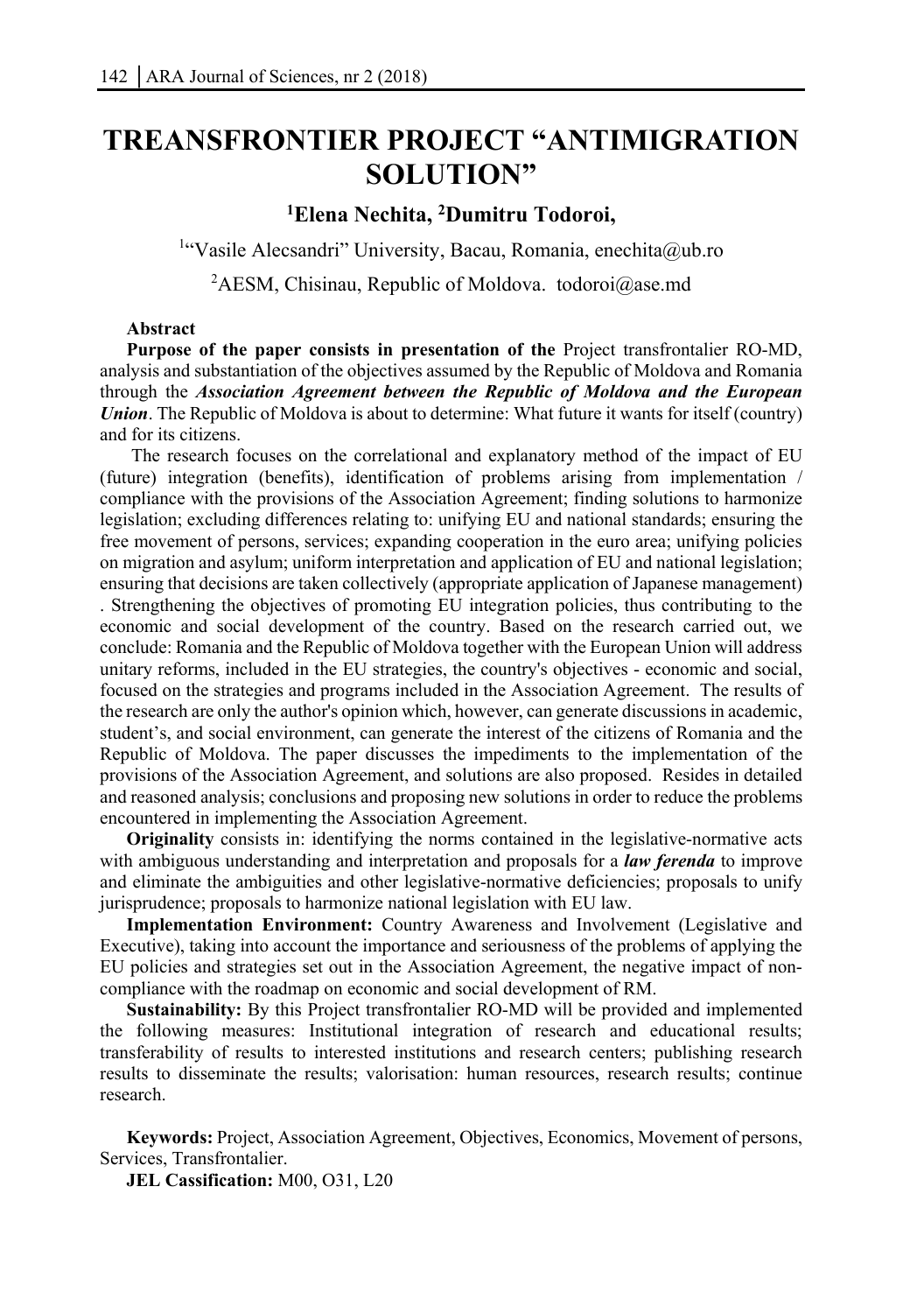#### **Introduction**

The European Commission has approved the Joint Operational programme Romania-Republic of Moldova 2014-2020 on 17 December 2015 and the Guidelines for Applicants integrate the provisions of the European Neighbourhood Instrument (ENI). Cross border cooperation at the external borders of the EU continues to represent a top priority for the European Union during the 2014-2020 programming period. The crossborder cooperation under the European Neighbourhood Instrument (ENI) will create added value for the border regions building on its predecessor, the European Neighbourhood and Partnership Instrument. The ENI CBC aims to create "an area of shared prosperity and good neighbourliness between EU Member States and their neighbours". To this purpose, the ENI has three strategic objectives:

(A) To promote economic and social development in regions on both sides of common borders;

(B) To address common challenges in environment, public health, safety and security;

(C) To promote better conditions and modalities for ensuring the mobility of persons, goods and capital.

The Joint Operational Programme Romania-Republic of Moldova 2014-2020, hereinafter the **Programme**, contributes to the achievement of the overall ENI objective of "*progress towards an area of shared prosperity and good neighbourliness between Member States and their neighbours*".

#### **1. General objective**

The goal of the proposed project "Solutions for migration in the rural sector of Romania and the Republic of Moldova" is the teaching and training 160 intellectuals from Romania' rural area and 160 intellectuals from the rural area of the Republic of Moldova to prepare the Business plans for projects of SMEs in rural area. Such action will raise awareness of Romanian and Moldovan citizens about the possibilities of staying home and to increase the number of SMEs in the rural area.

Another goal of this project is to reestamblish the trust of the Romanian and Moldovan citizens in their future at home and not abroad.

Also, one of the project's goal is to editate the Guidebook "SMEs rural projects" that will become a guide for everyone who wants to apply for funding project.

Suplimentarry will be created Consulting Centers in Bacau and Chisinau to help rural intellectuals in their work on preparing Business plans for rural SMEs, its implementation and its evaluation

Training process in creation Business plans for projects will be based mostly on the Guidebook "SMEs rural projects" and Consulting Centers in Bacau and Chisinau.

The instructed people will become experts in the area of Business plans and project writing and will help people to achieve their targets and to increase the life level in the rural area of Romania and the Republic of Moldova.

#### **2. Specific objectives**

Objective 1: Reachment competences of 320 rural intellectuals from Romania and the Republic of Moldova to apply for preparing the Business plans for projects of rural SMEs.

Objective 2: Elaboration of the Guidebook "SMEs rural projects" that will become a guide for everyone who wants to apply for funding rural project and will help people to reach their goals after the projects end

Objective 3: Creation Consulting Centers in Bacau and Chisinau that will help rural intellectuals in their work on preparing Business plans for projects of rural SMEs, its implementation and its evaluation

#### **3. Project relevance**

Nowadays, migration is one of the most pressing problems facing the Republic of Moldova. According to World Bank data, in our country are working abroad about 700 thousand citizens, which constitute about half of the working population, but according to sociologist's opinion the real number of Moldovan migrants exceeds one million. Of these, around a quarter they decided not to return home. The project is relevant for the Republic of Moldova, because people that go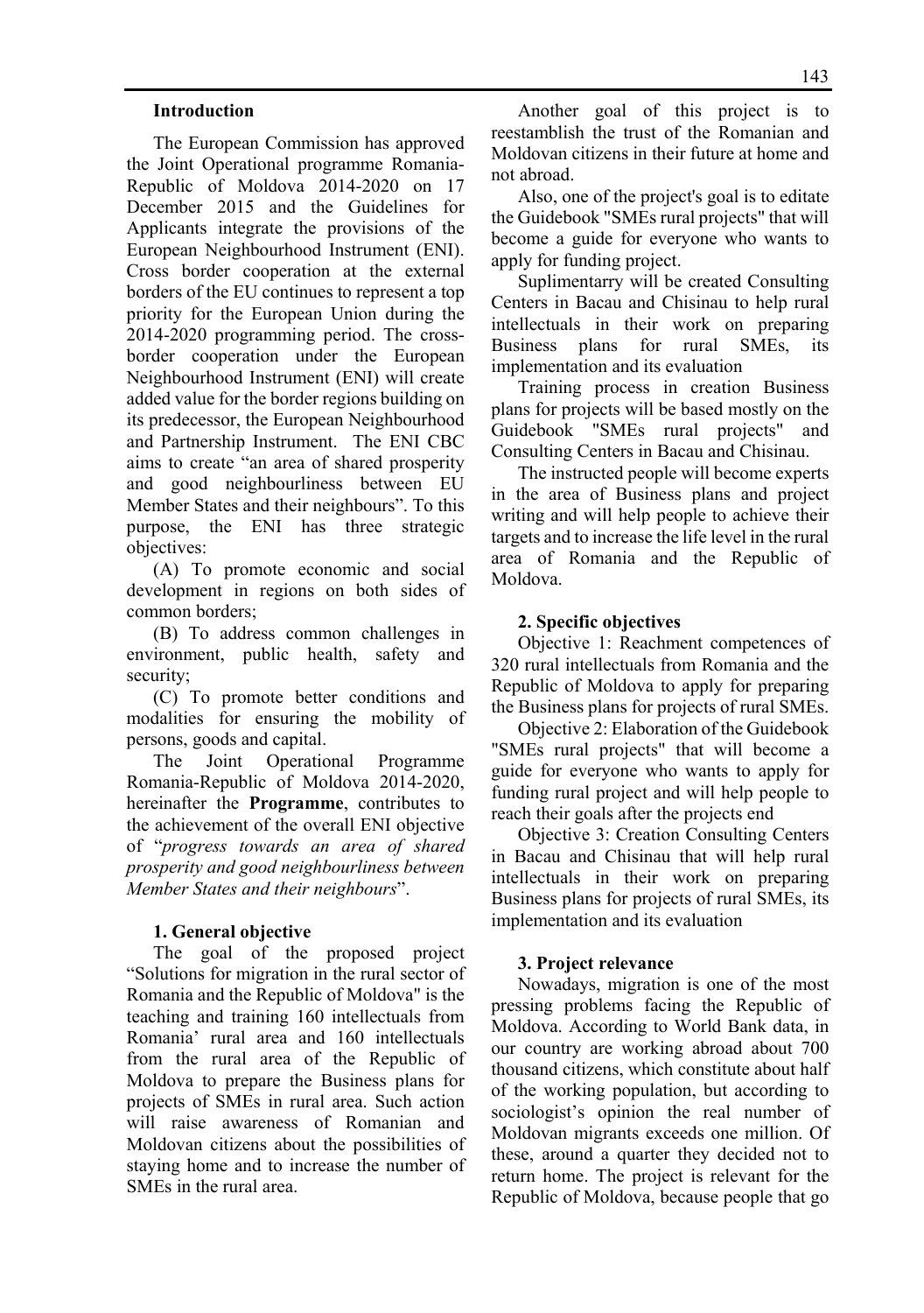abroad didn't believe that this country has a future and they are very disappointed in local administration and Government. So, teachers and doctors have always a huge impact on the population from rural sector, because they are the sample of patriotism and all what is the best. Being guieded by these tags we decided to teach 80 intellectuals how to write projects and how to apply to local, republic, and international organizations in order to stop their going abroad and through their example to stop people of leaving the country. Nowadays, there are a lot of possibilities to open and maintain a business in rural sector, but people have to be instructed and we must show them their real opportunities of staying home and the advantages of rising the Republic of Moldova's economic indicators. The Consortium composed from the Academy of Economic Studies of Moldova (Coordinator) and "Vasile Alecsandri" University at Bacau is going to provide specialists to instruct the people that will participate at the project "Solutions for migration in the rural sector of Romania and the Republic of Moldova"

In order to succed the project strives to instruct 320 persons - intellectuals from the rural sector of Romania and the Republic of Moldova:

(1) How we will recruit or attract them?

Collection of information will be done by the students, engineers, and professors of the AESM and UB commonly with 20 deputyes from SO "Parlament -90" directed by staff of the Project "Solutions for migration in the rural sector of Romania and the Republic of Moldova". Collectors of information will collaborate with local administrations, schools and hospitals. They will collect information about the priorities of perspective rural SMEs to be created and will accumulate propositions about perspective liders for these SMEs.

(2) How we will maximize intellectual's participation in the activity?

Project staff will accumulate information about proposed liders for the perspective rural SMEs, will be selected the more advanced ones and will create Data base "Common List" of rural intellectuals. The Consortium team will divide the Data base "Common

List" in 4 teams of intellectuals, acording to the East, West, Nors, and South regions of the Republic of Moldova. Each of these 4 collectives of intellectuals will be trained in the centers of training (Ungheni, Belts, Comrat, and Tiraspol) in different periods of time of 12 months project evolution.

(3) When will the activity occur?

The training activities will take place at the training regional centers in the  $3<sup>rd</sup>$ ,  $5<sup>th</sup>$ ,  $7<sup>th</sup>$ , and 9th months from the beginning of the project "Solutions for migration in the rural sector of the Republic of Moldova"

(4) For how long?

Each training period will constitute one week in the training regional centers and permanently in the Consortium's Consulting Cente at AESM.

(5) What will be the frequency of the activity? (Will it happen once, or will it be repeated?)

At the Academy of Economic Studies of Moldova will permanently activates the Consortium's Consulting Center to consult people according with the subjects of present Project

(6) What materials we will need to conduct the activity? Will materials or curricula have to be developed or do the materials already exist? Will the materials need to be adapted to the new population, and if so, how?

Elaboration of the Guidebook "SMEs rural projects" is one of the main goals and objective of the Project "Solutions for migration in the rural sector of the Republic of Moldova". The Guidebook "SMEs rural projects" will be based on the Cracking Creativity Method (CCM) which constitutes the secrets of creative enius. Suplimentally Guidebook comprizes a lot of studied real projects of rural SMEs which will intensivelly be used in training process. It will help people to reach their goals in the process of projects creation and after the projects end.

(7) Will our organization collaborate with other organizations to carry out the activity? What will be the role of each organization?

The Project Consortium will collaborate with rural administrations, schools, and hospitals in the process of accumulation the information: a) about the possible perspective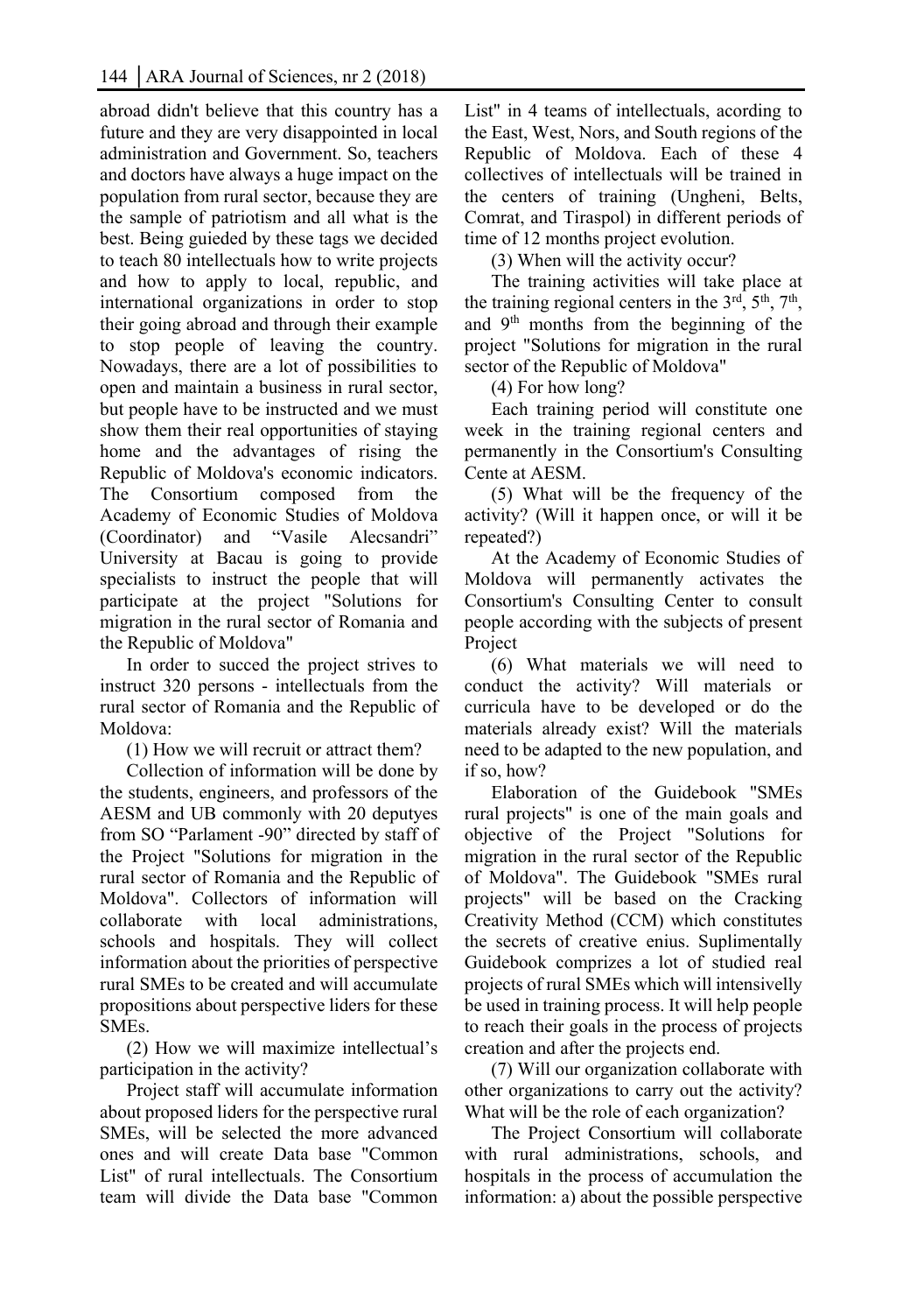SMEs to be created in the localities, b) about the situation with the work places in the localities, c) about the situation with the categories of people without work in localities, d) about the intellectuals they present as possible liders for the future possible rural SMEs which have to be trained in the problem of elaborating the projects and conducting future rural SMEs.

 The Project Consortium staff in community with trained persons will permanently collaborate with the local autorities in the problems of elaboration the projects for the future local SMEs. Trained rural intellectuals will have strong contacts with the local administration in all problems concerning (1) their travel to the training regional centers, (2) their financing of the proposed project's materials, and (3) their travels for consultations at the Consortium's Consulting Center in the subjects of present Project.

## **4. The needs of the target groups that will be tackled by the project**

Migration is one of the stringent problems that Republic of Moldova is facing today. According to World Bank data, in our country about 700 thousand citizens are working abroad, which constitute about half of the working population. Meanwhile, the sociologists consider that the real number of Moldovan migrants exceeds one million. Around a quarter among them decided not to return to home.

From the above presented we conclude the negative impact of migration such as family breakdown, brain migration, the abroad money transferred dependence of Moldovan young, crisis in the rural sector, rapid liquidation of small and medium enterprises. In this way, mass migrations contribute to a demographic decline, economic potential decrease of the country that leads to devaluation of the national currency, predominance of imports, narrowing of the manufacturing sector.

The main reasons for population exodus (Mostly, intellectuals from rural area) are considered population low-income in the country (45%), and lack of jobs in the country (24.5%) and poor condition of rural localities (15.6%). One of the Moldovans migration reason is considered also the lack of professional career opportunities (10.2%) .

The study reveals that the majority of respondents would prefer to work in EU countries (53.4%), but also in Canada and the US (27.4%) and in CIS countries (13.7%) and 5.5% (37 people) - in Australia.

The information presented above shows the timeliness and the need for a project to improve the migration crisis (Mostly, intellectuals) in the rural sector of the Republic of Moldova.

One of the pillars of the Republic of Moldova crisis solving we hope to be the involvement of Members of SO "Parlamentul 90" those, who established the State of the Republic of Moldova declared its independence and initiated the development of a new state in Europe. These are not statements or "strong words", but a cry of the unsatisfied soul regarding the country's evolution that was created by the first democratic parliament of Republic of Moldova.

Today we have a crisis in the Republic of Moldova, a catastrophic situation of the republic's population especially intellectuals from rural sector: an exodus huge of the population (Mostly, intellectuals from rural area) from the villages, it is a situation of deep crisis, a situation of the Republic of Moldova pre-default.

So, "Parlamentul 90" must intervene to improve the crisis of the Republic of Moldova.

## **5. The solution proposed by the project to tackle the respective problem(s)**

The main concept of the project strives to reduce the unemployment rate as well as reduce the number of people who are underutilized because of hardships in the economic sectors. It increases the number of employees in the private sector and decrease the number of unemployed in the rural sector. So, this project is going to change this situation due opening new work places, educate people to work according to EU standards, implement different projects with local mayoralties, increase the cultural and ideological level of citizens. The project will be conducted by the